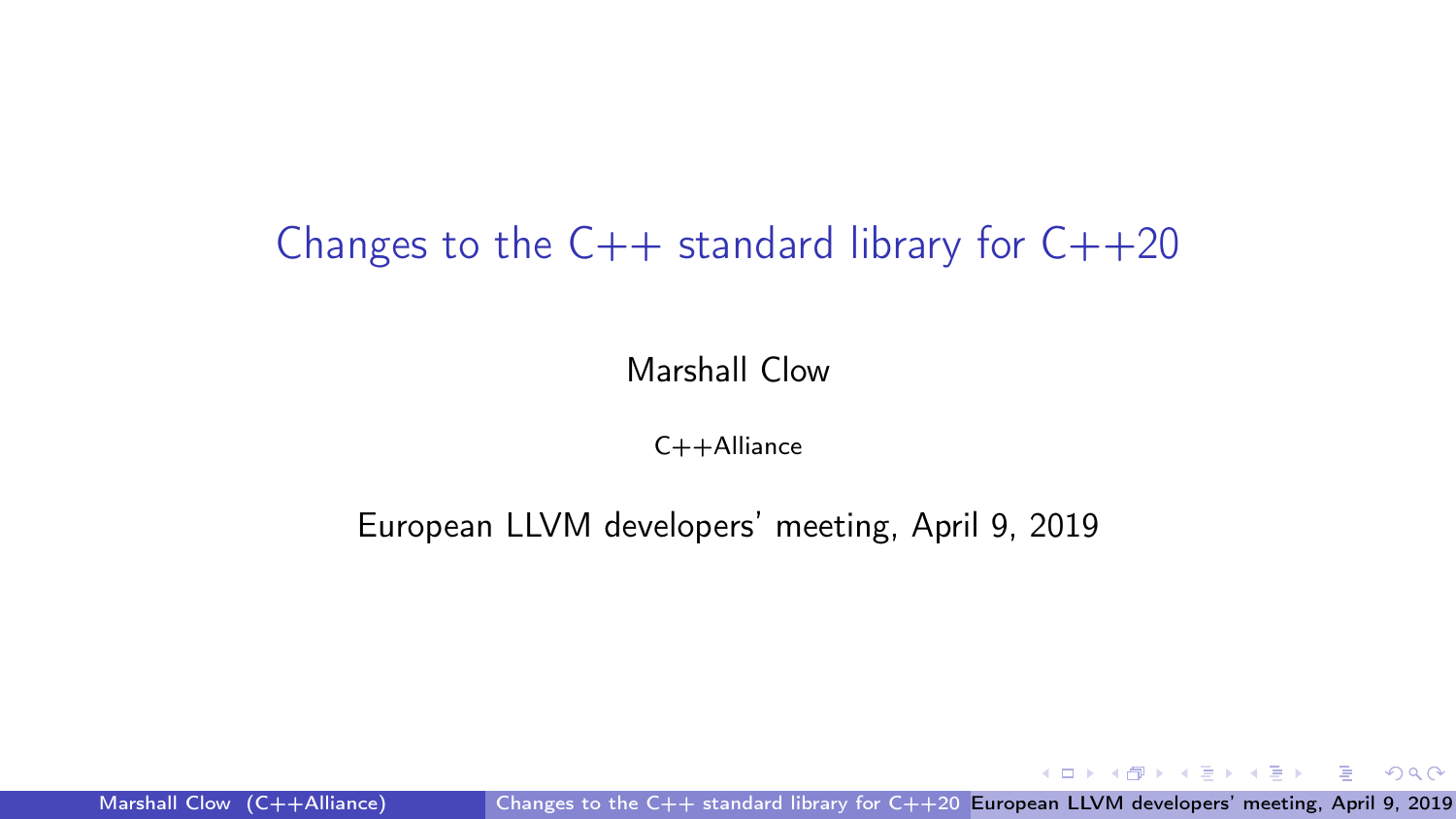#### About me

I have been working on LLVM for nine years, and on  $libc++$  for about seven, and I am the "code owner" for  $libc++$ 

I am also the chairman of the Library Working Group of the C++ Standards Committee.

I work for the C++Alliance, a US-based non-profit organization.

Contact info:

- **1** Email: mclow.lists@gmail.com
- <sup>2</sup> Slack: marshall
- **3** IRC: mclow

 $\mathcal{A} \oplus \mathcal{B} \rightarrow \mathcal{A} \oplus \mathcal{B} \rightarrow \mathcal{A} \oplus \mathcal{B} \rightarrow \mathcal{B} \oplus \mathcal{B}$ 

 $QQ$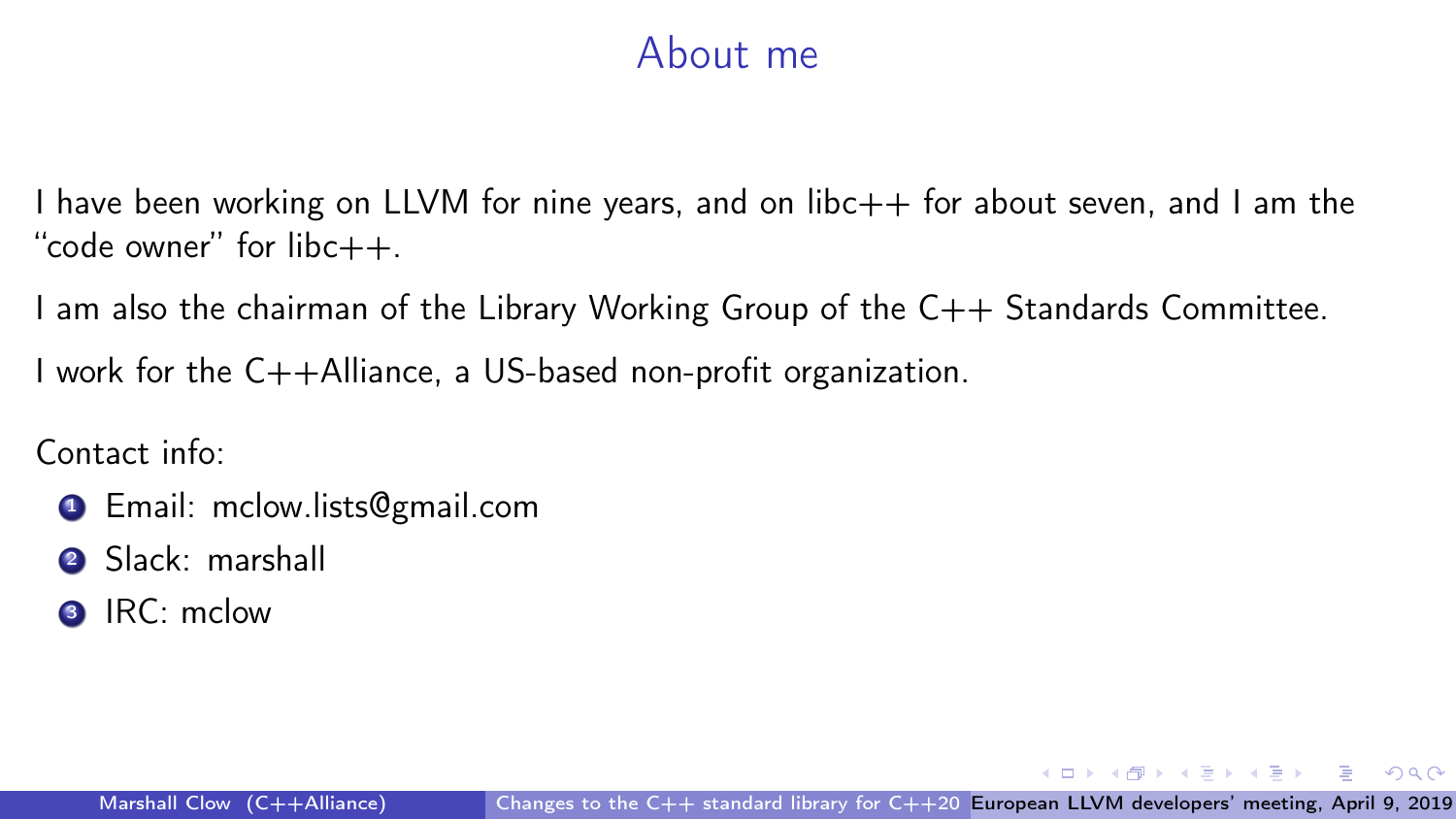#### Wait  $C++20$  ??

After  $C++11$ , the standards committee (WG21) has set a goal to ship an updated standard every three years.

- **1998**
- 2 2003
- **3** 2011
- 4 2014
- 2017
- <sup>6</sup> 2020 scheduled
- **2023** planned

#### Marshall Clow  $(C++Alliance)$  Changes to the  $C++$  standard library for  $C++20$  European LLVM developers' meeting, April 9, 2019

 $\mathcal{A} \oplus \mathcal{B}$   $\rightarrow$   $\mathcal{A} \oplus \mathcal{B}$   $\rightarrow$   $\mathcal{A} \oplus \mathcal{B}$ 

그 그는 사

 $299$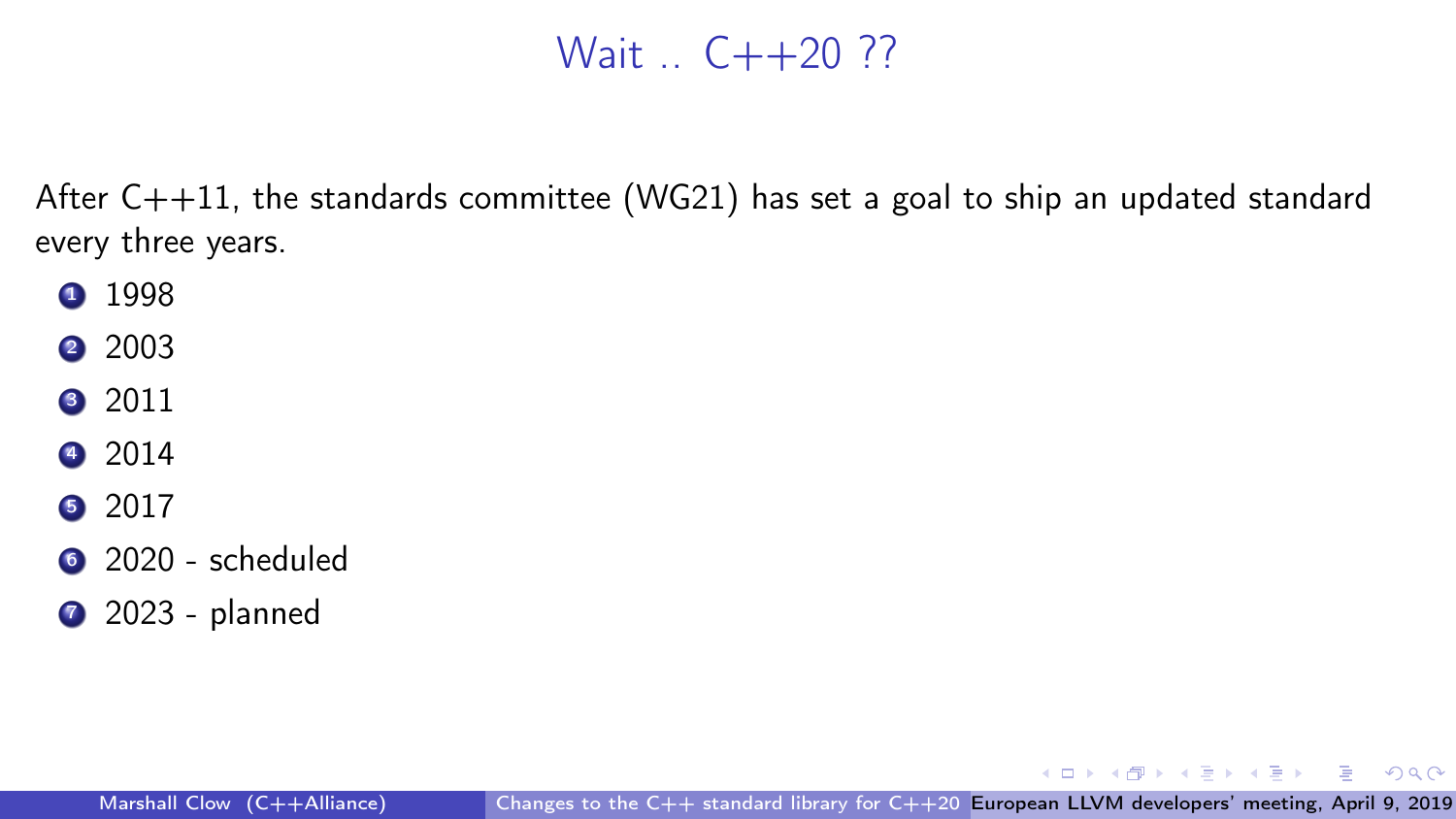#### Language vs Library

Most of the changes to  $C_{++}$  fall into one of two buckets: changes to the core language, or changes to the standard library.

Major new features frequently require changes to both at the same time.

Marshall Clow (C++Alliance) [Changes to the C++ standard library for C++20](#page-0-0) European LLVM developers' meeting, April 9, 2019

 $\overline{AB}$   $\rightarrow$   $\overline{AB}$   $\rightarrow$   $\overline{AB}$   $\rightarrow$ 

그 그는 그

 $QQ$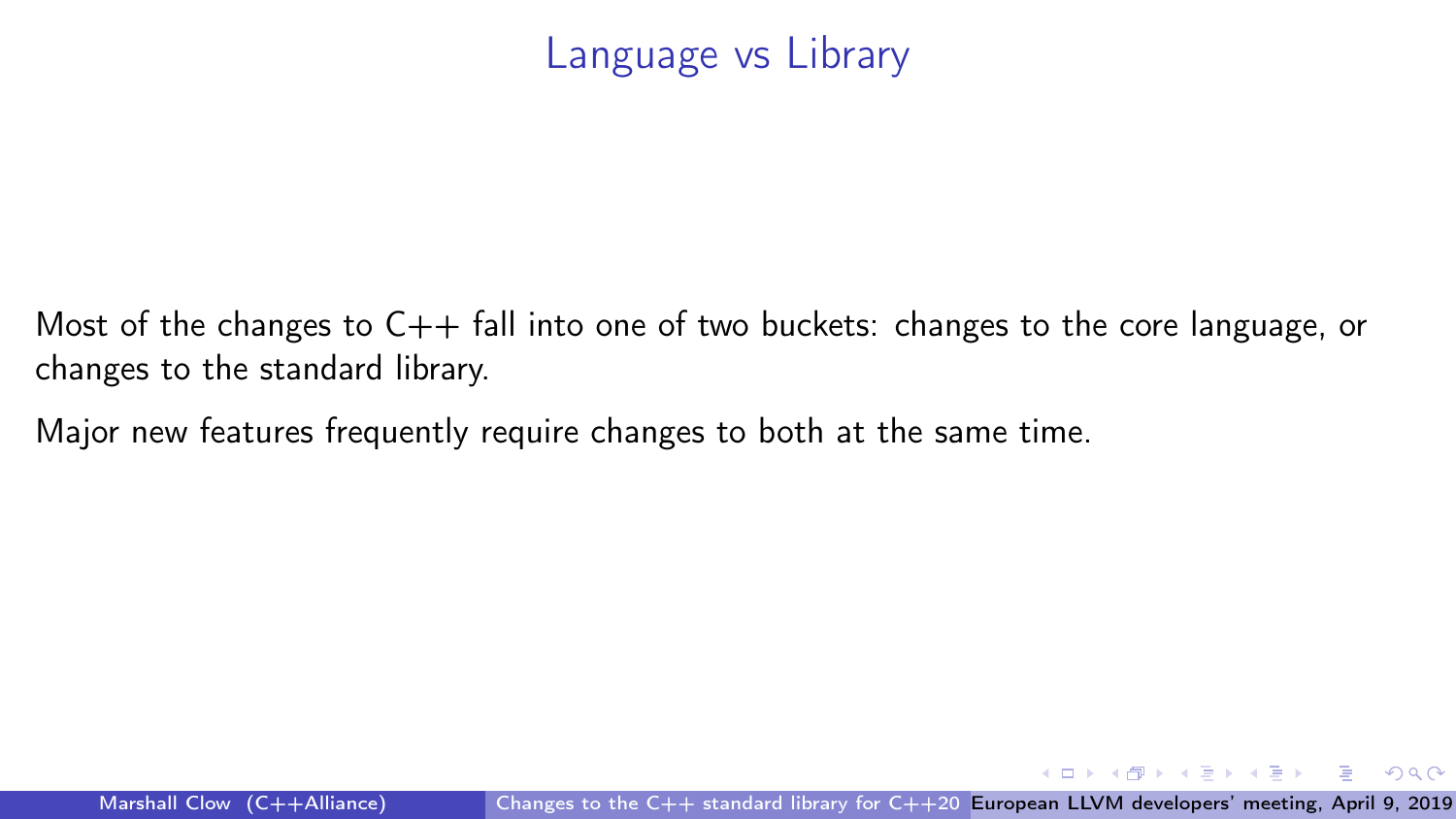Language and Library together

- **4** Concepts
- 2 Modules
- **3** Coroutines
- **4** Contracts
- **6** Consistent comparison
- <sup>6</sup> char8\_t

 $\sim$  m  $\leftarrow$   $\equiv$  $\triangleright$   $\rightarrow$   $\exists$ э  $299$ 

Marshall Clow (C++Alliance) [Changes to the C++ standard library for C++20](#page-0-0) European LLVM developers' meeting, April 9, 2019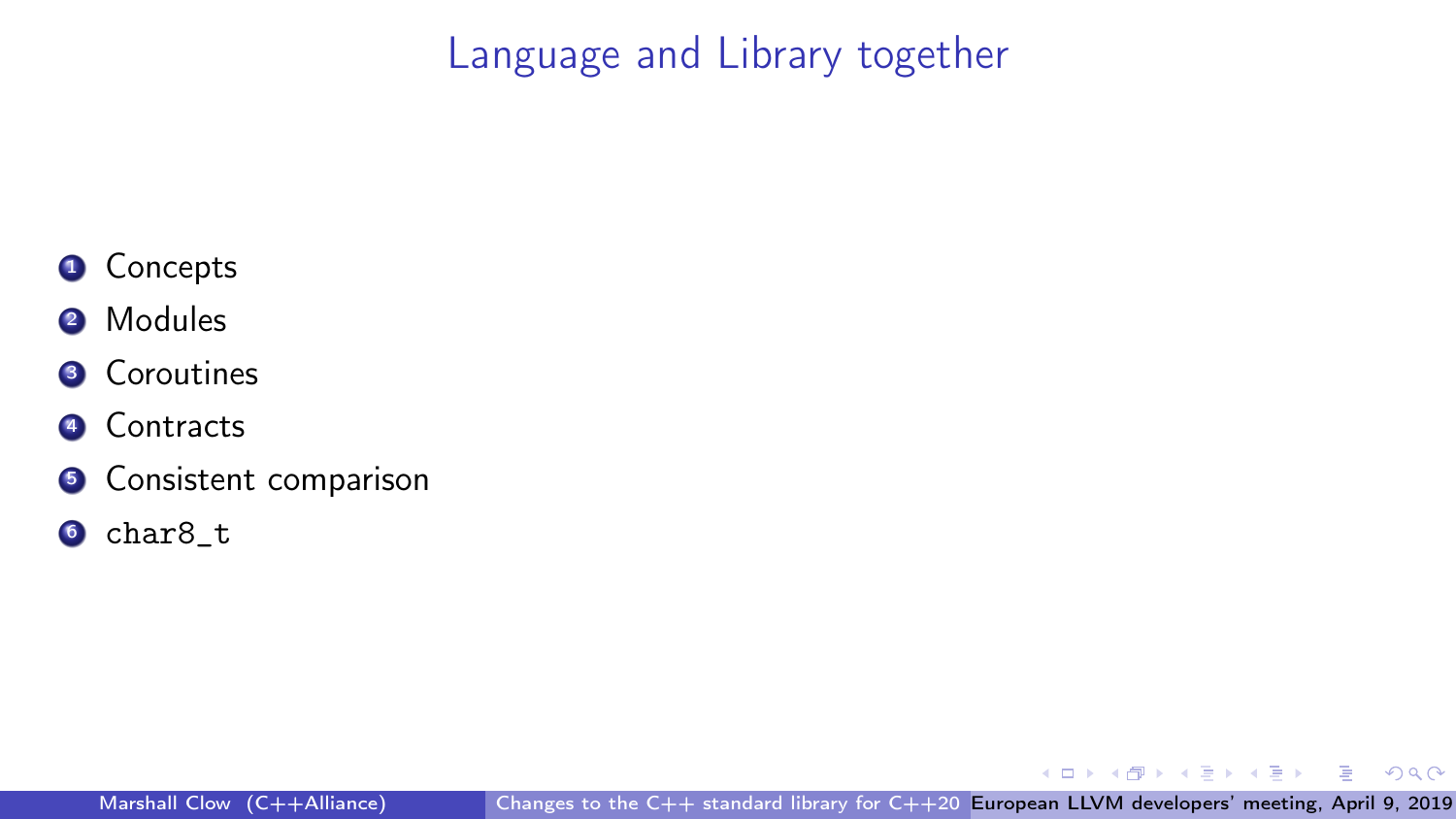## New library features (1)

- **1** Ranges
- **2** Extending chrono to Calendars and Time Zones
- <sup>3</sup> More and More Constexpr
- 4 std::span
- **6** Lots of new atomic features

 $\triangleright$   $\rightarrow$   $\exists$   $\triangleright$   $\rightarrow$   $\exists$   $\rightarrow$ 

э

 $299$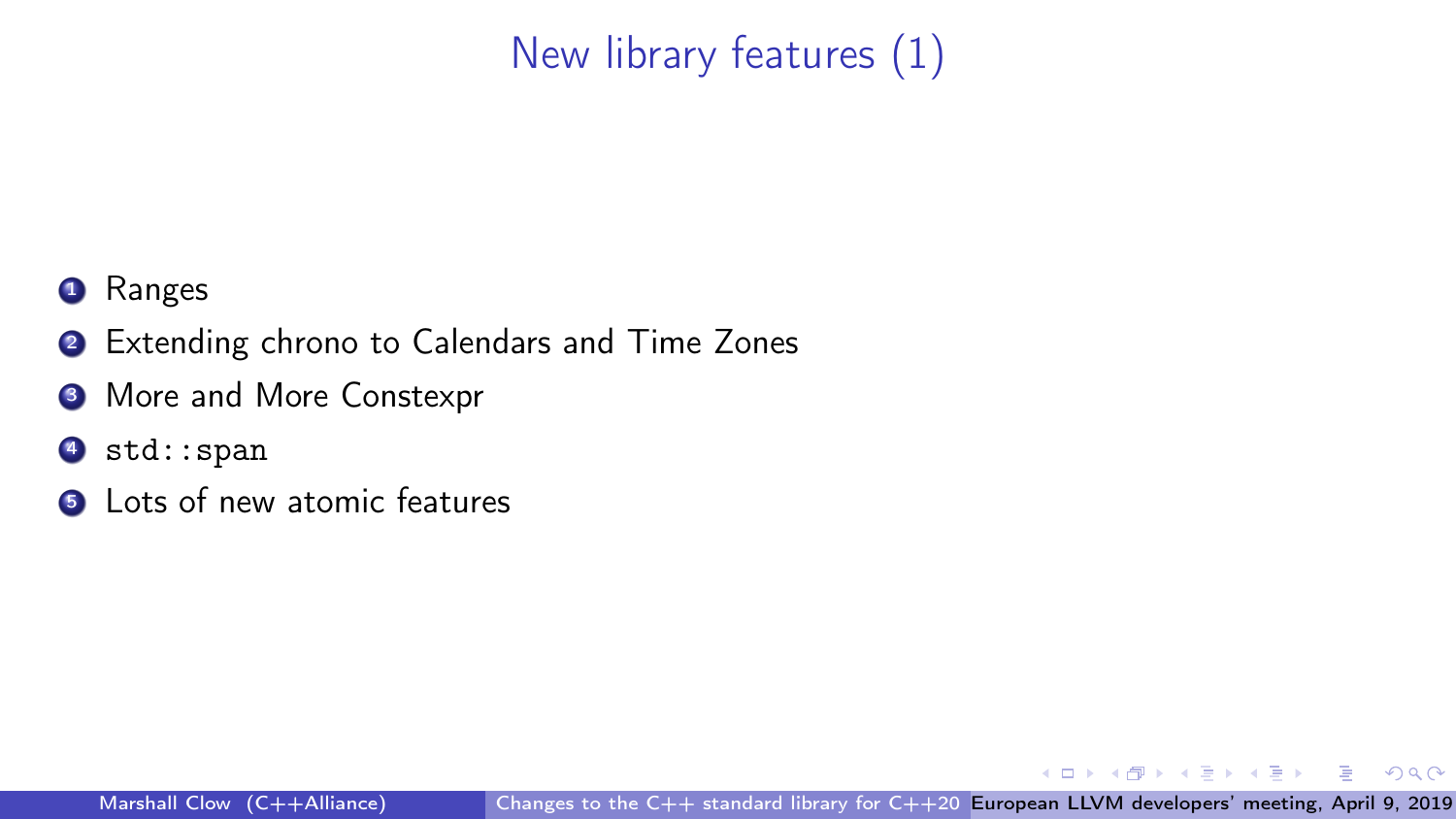## New library features (2)

- **1** Extending make\_shared to Support Arrays
- <sup>2</sup> [[nodiscard]]
- $\bullet$  Integrating feature-test macros into the C++ WD
- <sup>4</sup> Well-behaved interpolation for numbers and pointers
- **•** Erase-Like Algorithms now return useful information
- <sup>6</sup> <version>

 $QQ$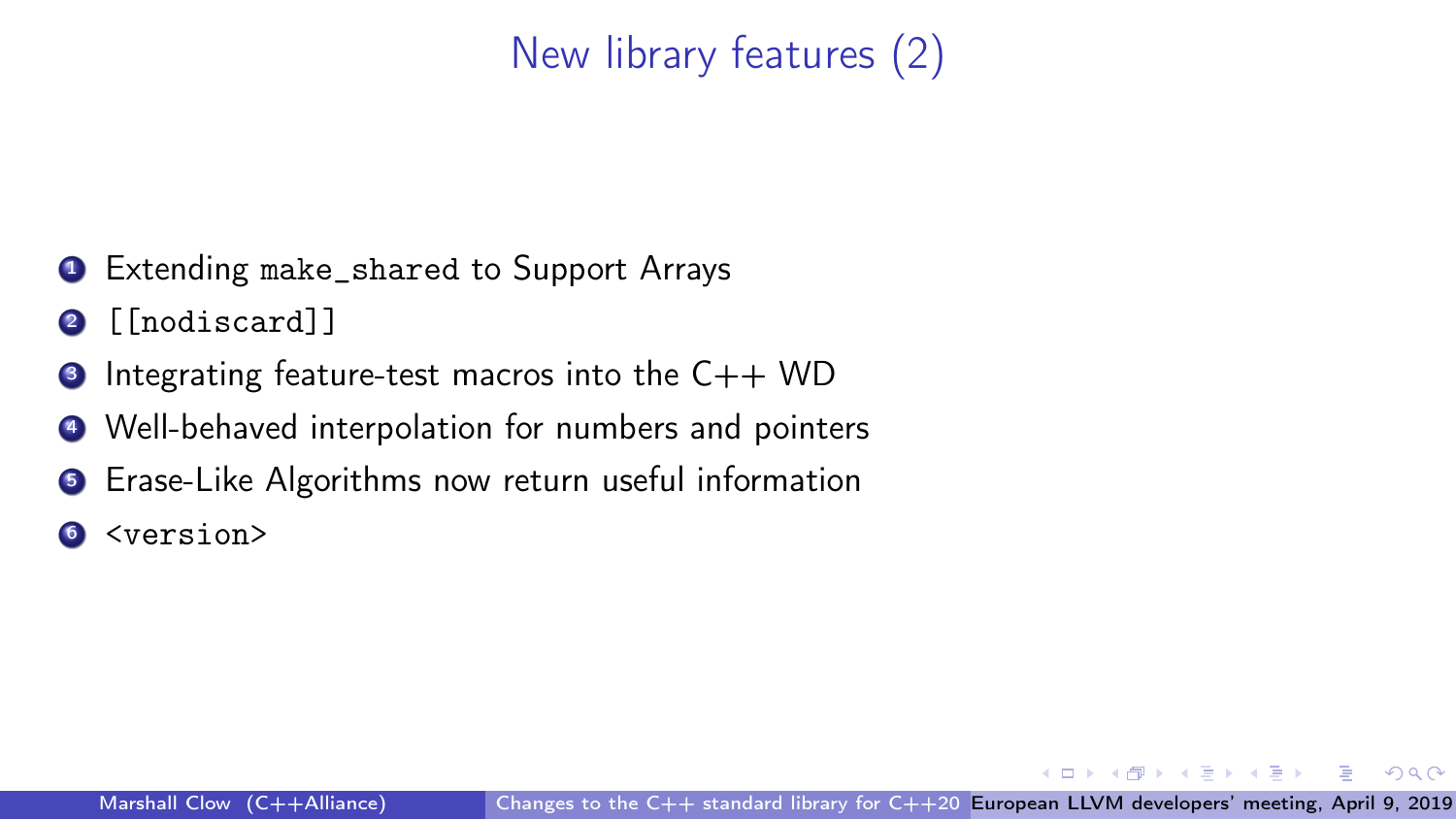#### New library features (3)

- Utility functions to implement uses-allocator construction
- String Prefix and Suffix Checking
- Integral power-of-2 operations
- Endian just Endian
- Heterogeneous lookup for unordered containers

 $\Omega$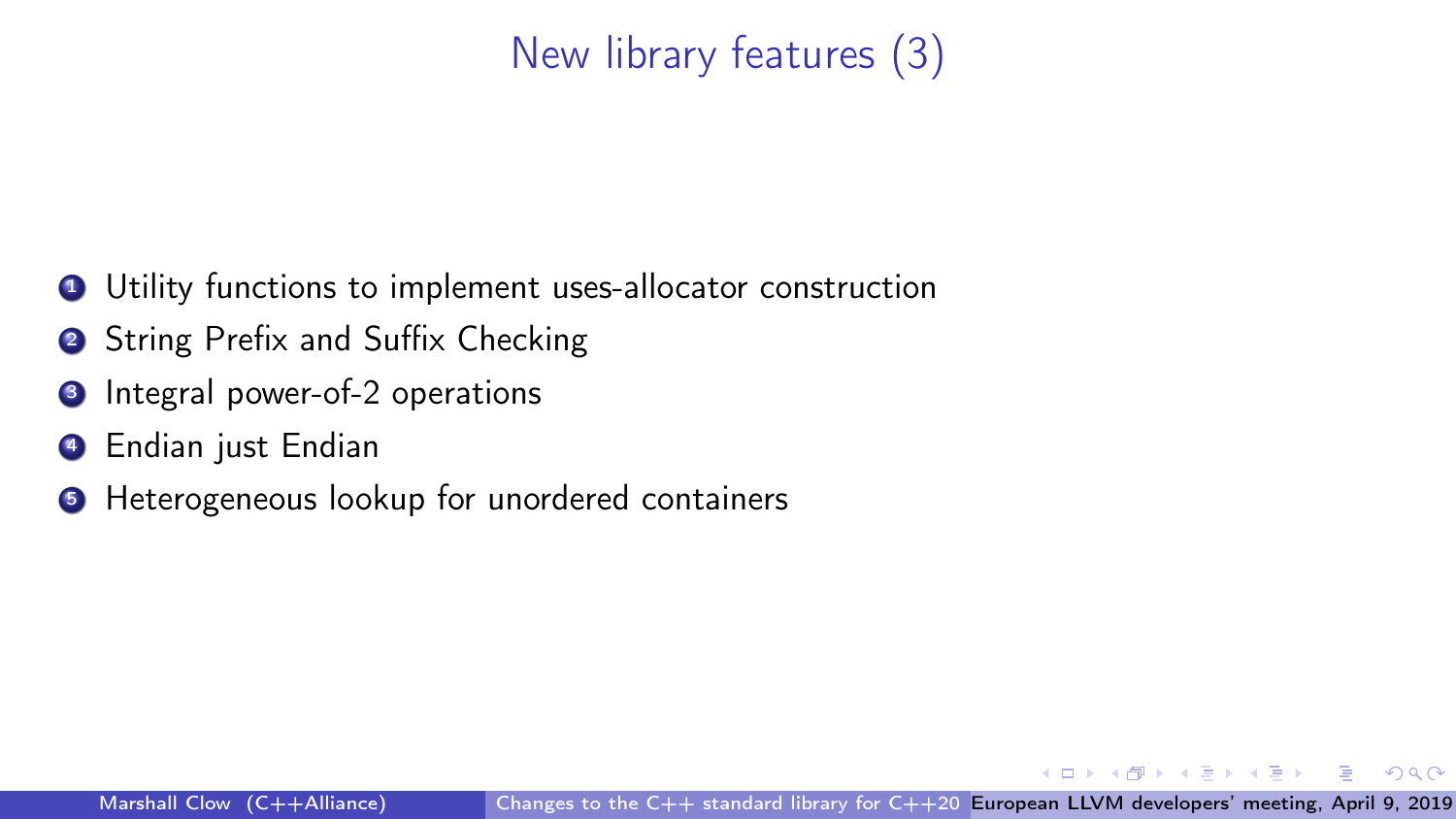#### New library features (4)

- **1** Check for Existence of an Element in Associative Containers
- <sup>2</sup> shift\_left and shift\_right algorithms
- <sup>3</sup> Precalculated hash values in lookup
- **4 Comparing Unordered Containers**

 $\Omega$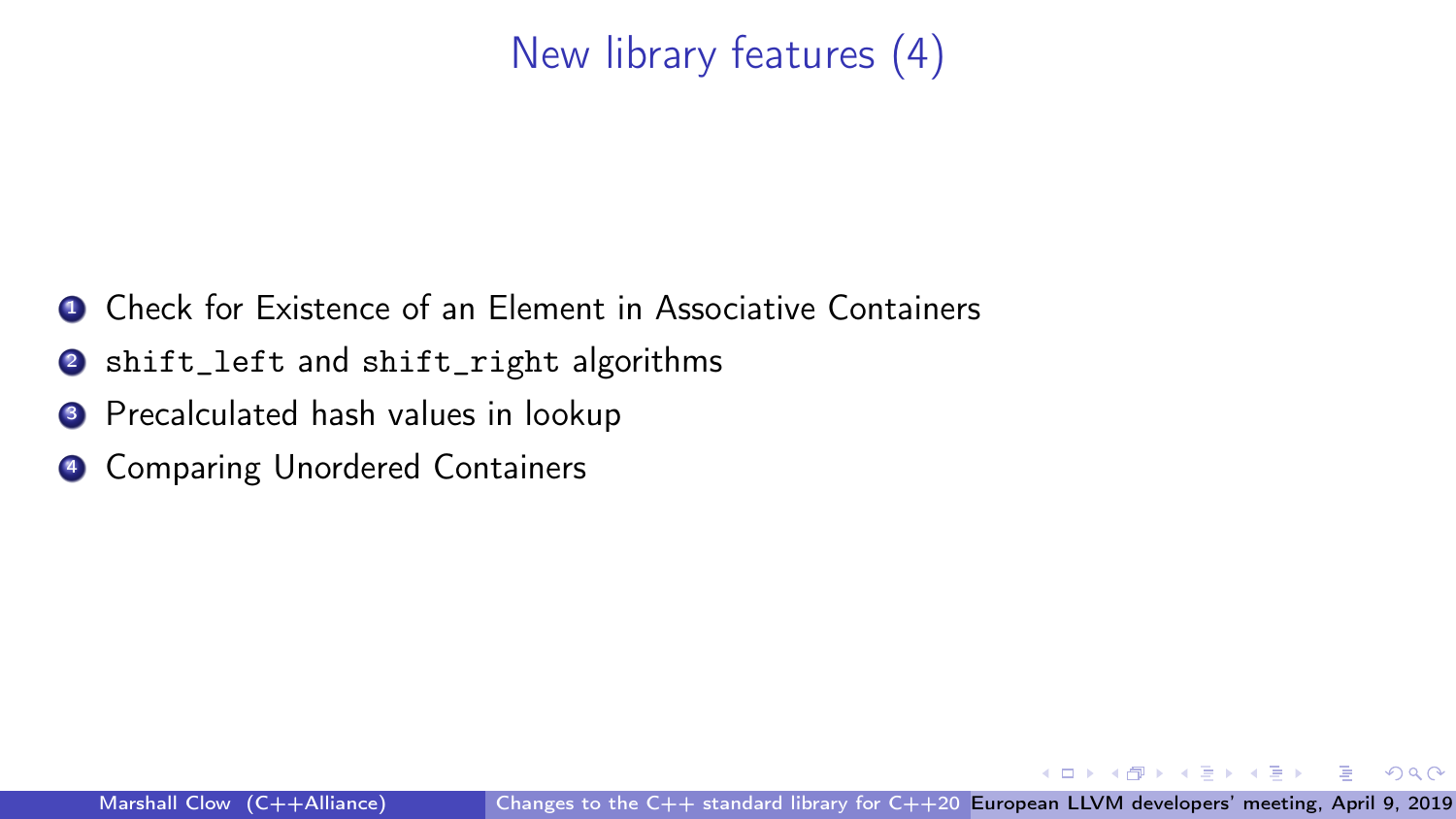#### Current status

- $\bullet$  libc++: https://libcxx.llvm.org/cxx2a\_status.html
- 2 Clang: https://clang.llvm.org/cxx\_status.html#cxx2a

Marshall Clow  $(C++Alliance)$  Changes to the  $C++$  standard library for  $C++20$  European LLVM developers' meeting, April 9, 2019

 $\mathcal{A} \oplus \mathcal{B}$   $\mathcal{B} \oplus \mathcal{B}$   $\mathcal{A} \oplus \mathcal{B}$   $\mathcal{B}$ 

G.

 $299$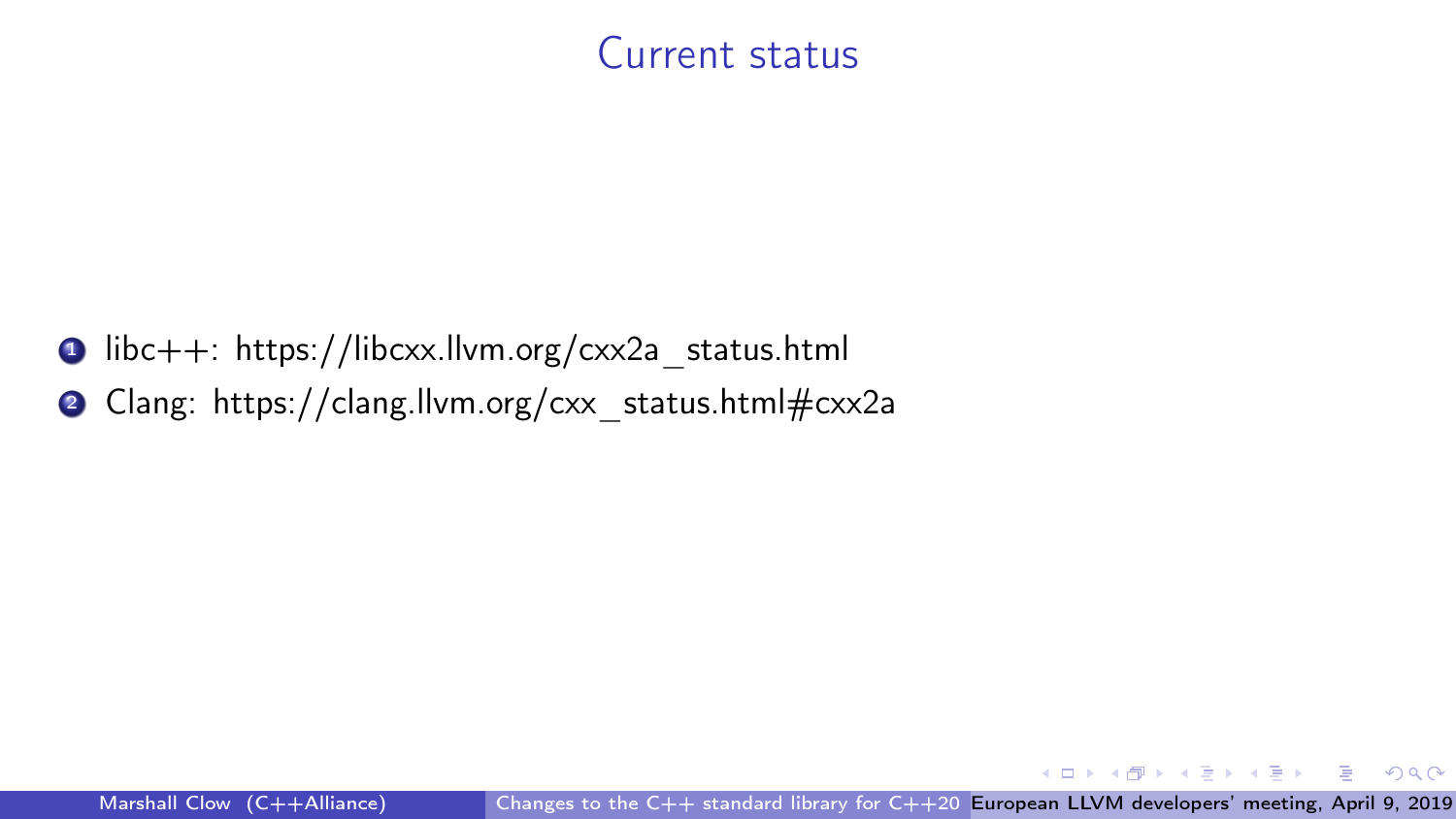## Questions?

 $\mathcal{A} \subseteq \mathcal{A} \rightarrow \mathcal{A} \oplus \mathcal{A} \rightarrow \mathcal{A} \oplus \mathcal{A} \rightarrow \mathcal{A} \oplus \mathcal{A}$  $2990$ - 로

Marshall Clow (C++Alliance) [Changes to the C++ standard library for C++20](#page-0-0) European LLVM developers' meeting, April 9, 2019